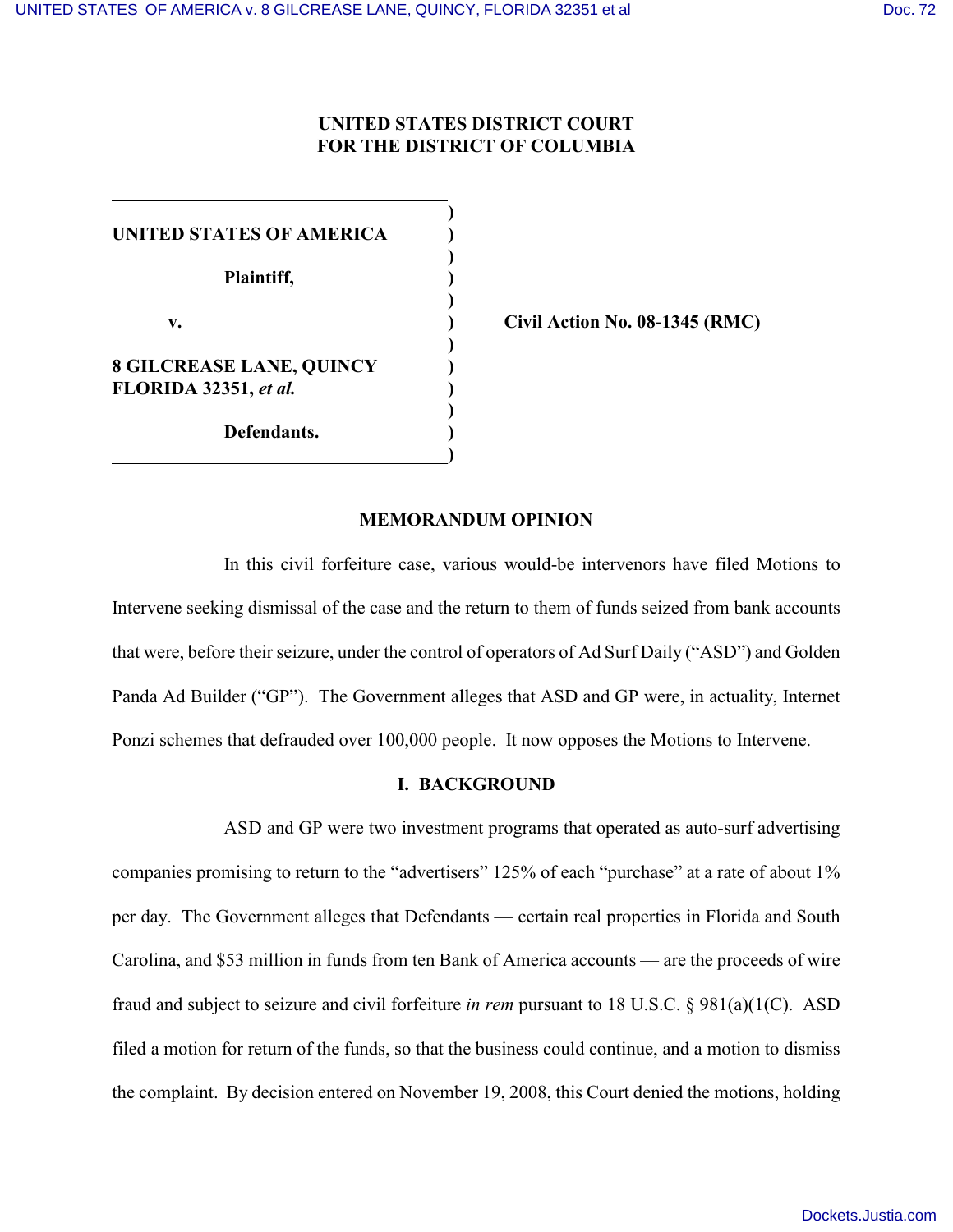that "ASD has failed to demonstrate that its assets are not proceeds derived from unlawful activity" and that the "motion to dismiss is without merit." Memo. Op. [Dkt # 35] at 1.

The Government filed its Complaint for Forfeiture *in Rem* under 18 U.S.C. §  $981(a)(1)$ , which authorizes the forfeiture of any property that constitutes or is derived from proceeds traceable to "specified unlawful activit[ies]," including wire fraud, 18 U.S.C. § 1342. Compl. ¶ 1. The Government seized the funds in the bank accounts pursuant to warrants issued by a United States Magistrate Judge. *Id.* ¶ 5. On August 15, 2008, Thomas A. (Andy) Bowdoin, Jr., and Bowdoin/Harris Enterprises, Inc., filed verified claims for the Defendant real properties and funds seized by the Government. *See* Dkt. # 6. ASD separately filed a verified claim for the money from the Bank of America accounts. *See* Mot. for Return of Seized Funds [Dkt. # 7].

Thereafter, Mr. Bowdoin, Bowdoin/Harris Enterprises, and ASD filed a Motion for Leave to Withdraw Claims, Release of Claims to Seized Property and Consent to Forfeiture. *See* Dkt. # 39. Filed on January 13, 2009, this Motion stated:

> 1. Claimants withdraw and release with prejudice the verified claims they filed in this civil forfeiture action.

> 2. Claimants consent to the forfeiture of the properties for which they have asserted claims (*i.e.*, the real property at 8 Gilcrease Lane and the bank account balances at the Bank of America in the names of Thomas A. Bowdoin Jr., sole proprietor, d/b/a AdSurfDaily) and expressly announce their intention to not contest the government's forfeiture efforts against the properties for which they have asserted claims.

*Id.* at 2. As a result, the Government moved the Court to allow the Claimants to withdraw their claims and consent to forfeiture and to cancel the Initial Scheduling Conference set of January 30, 2009. *See* Unopposed Mot. to Cancel Initial Scheduling Hearing [Dkt. # 40]. The Government explained that it was "explor[ing] mechanisms to identify victims and losses attributable to the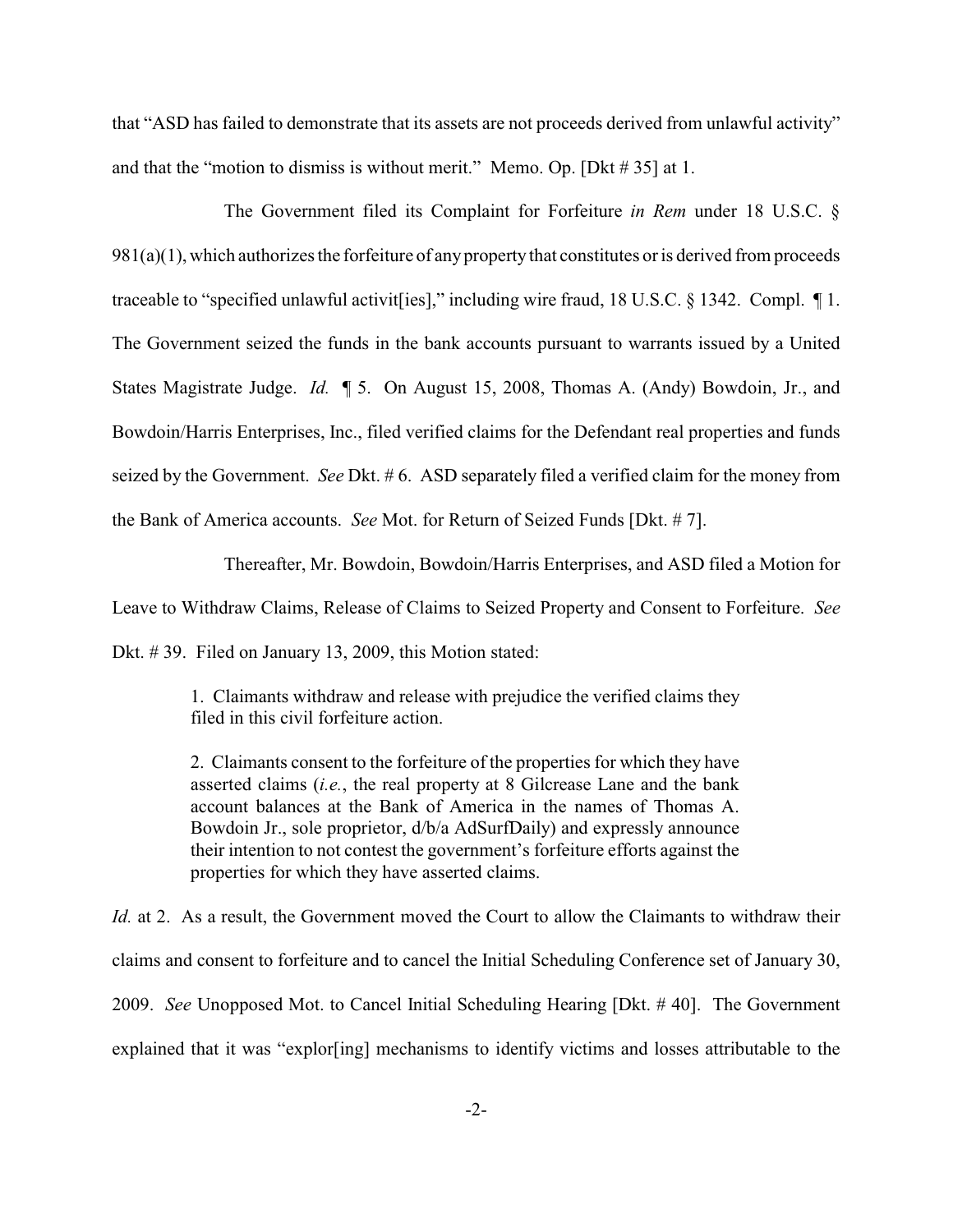AdSurfDaily and Golden Panda Ad Building Ponzi operations so that property sued because of its involvement in the fraud schemes . . . may be used to compensate the frauds' victims." *Id.* at 2. By Order issued on January 22, 2009, the Court granted the Claimants' motion and held that "Claimants' claims [Dkt. # 6] are deemed withdrawn." Order [Dkt. # 41] at 2.

Then the Court began to receive pleadings from various individuals; the pleadings have been entered on the docket as motions to intervene. These individuals appear to allege either that they were victims of one or both of the auto-surf frauds or victims of the Government's interference with their investment program. The first of these, filed on February 3, 2009, is representative and seems to be a "form" complaint inasmuch as the others are duplicates. It asserts:

> The Claimant . . . comes to this Court to present [itself]. An Innocent Owner Qualified Under 18 U.S.C. 983(e) For A Motion To Set Aside Forfeiture & Civil Asset Forfeiture Reform Act of 2000 As Facts & Law Will Prove. This Court has a Duty & Obligation To Obey These 2 Federal Statutes that fall under Article VI Supremacy Clause of the U.S. Constitution and where Any Violation Will Be A Civil Rights Violation among other Federal Statute Violations.

. . .

[FOR THE RECORD, UPON THE OATH OF OFFICE AND BOND OF THE COURT (CLERK, JUDGES, AND ALL OTHER OFFICERS OF THE COURT] I STANDING IN GOD's kingdom, accept for value and honor the Judges and Officers of the Court, particularly Judge Rosemary Collyer, U.S. Attorneys William Crowden and Jeffrey Taylor, their Oaths of Office without the UNITED STATES and each of you and I now have a Binding Private Contract "so help me God", that each of you will Protect and Defend ALL my God given and Constitutionally Declared Rights. **Any violation of a Binding Contract Is Subject To Legal Damages.**

*See* Mot. to Intervene by Pacific Ministry Of Giving, Int. at 1-2 [Dkt. # 43]. The gravamen of the motion is that all ASD members had a right to contract with ASD, none of them committed any

crime, and the United States Attorney, in whose name the seizures were performed, had a duty to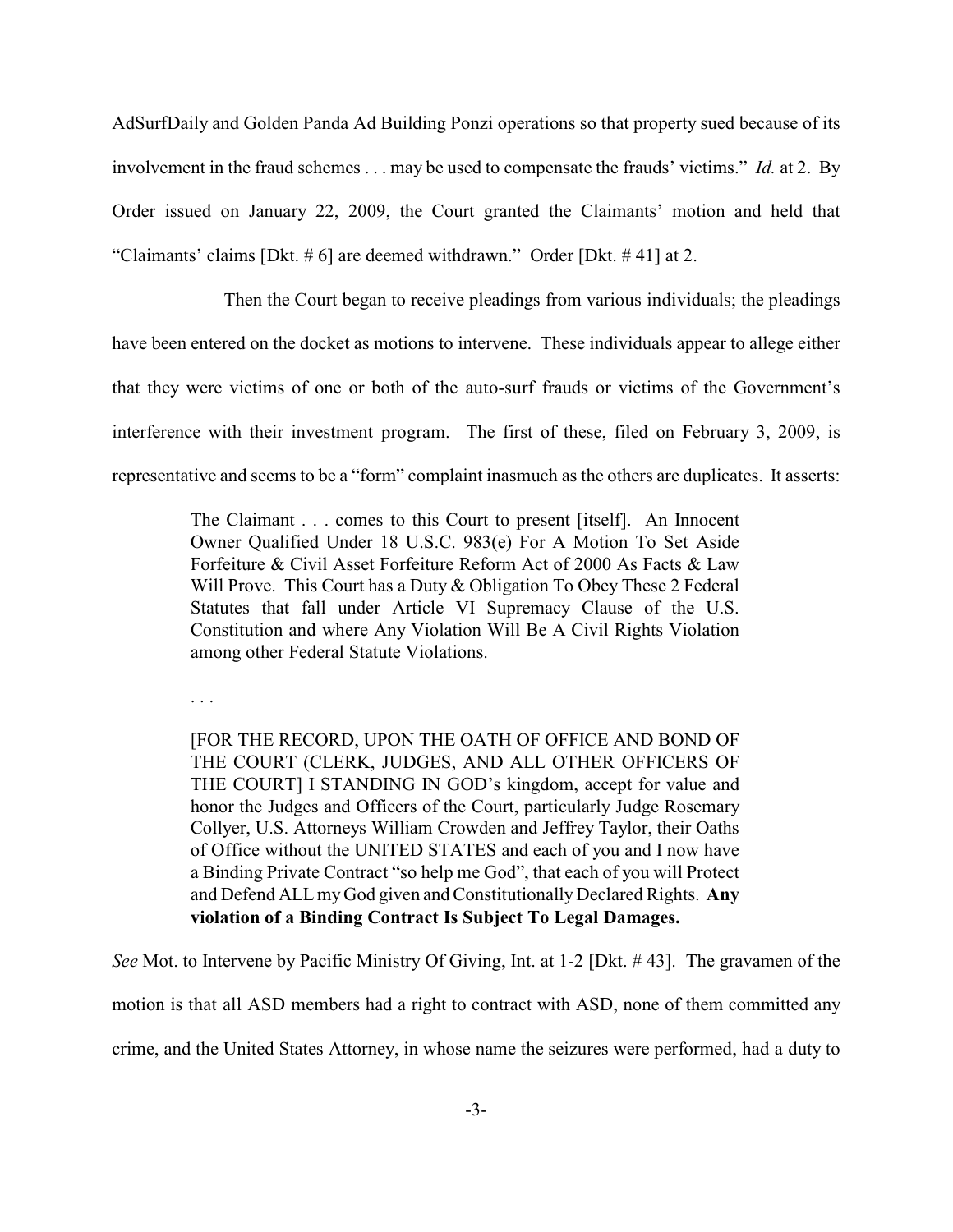return "all the innocent ownership interest assets to all ASD members if they were going to shut down ASD." *Id.* at 3 (lower case substituted). *See also* Dkt. ## 44, 45, 46, 61, 63, and 65.

On February 27, 2009, Mr. Bowdoin, proceeding *pro se*, filed a "Notice of Rescission and Withdrawal of Release of Claims to Seized Property and Consent to Forfeiture." *See* Dkt. # 47. Listing a series of alleged examples of "fraud, trickery and deceit," that document asserts: "THEREFORE, this rescission is now legally accomplished as a matter of law." *Id.* at 4. Of course, it is not that simple to overcome a Court Order, but that issue is for another day. Mr. Bowdoin filed additional motions of one sort or another, his counsel withdrew from the representation, and, informed that corporations cannot be represented by a *pro se* litigant, he has now retained new counsel for himself and the two corporations. The Court mentions these other activities only because they bear on the Government's ability to "compensate the frauds' victims" as it intends.

### **II. LEGAL STANDARDS**

An applicant may intervene as of right when the applicant (1) makes a timely motion; (2) has an interest relating to the property or transaction which is the subject of the action; (3) is so situated that the disposition of the action may as a practical matter impair or impede the applicant's ability to protect that interest; and (4) where the applicant's interests are not adequately represented by the existing parties. *See* Fed. R. Civ. P. 24(a);*see also Sierra Club v. Van Antwerp*, 523 F. Supp. 2d 5, 6 (D.D.C. 2007). A court, in its discretion, also may permit intervention where the applicant (1) makes a timely motion; (2) has a claim or defense; and (3) that claim or defense shares with the main action a common question of law or fact. *See* Fed. R. Civ. P. 24(b); *see also EEOC v. Nat'l Children's Ctr*., 146 F.3d 1042, 1046 (D.C. Cir. 1998).

"[B]ecause an intervenor participates on equal footing with the original parties to a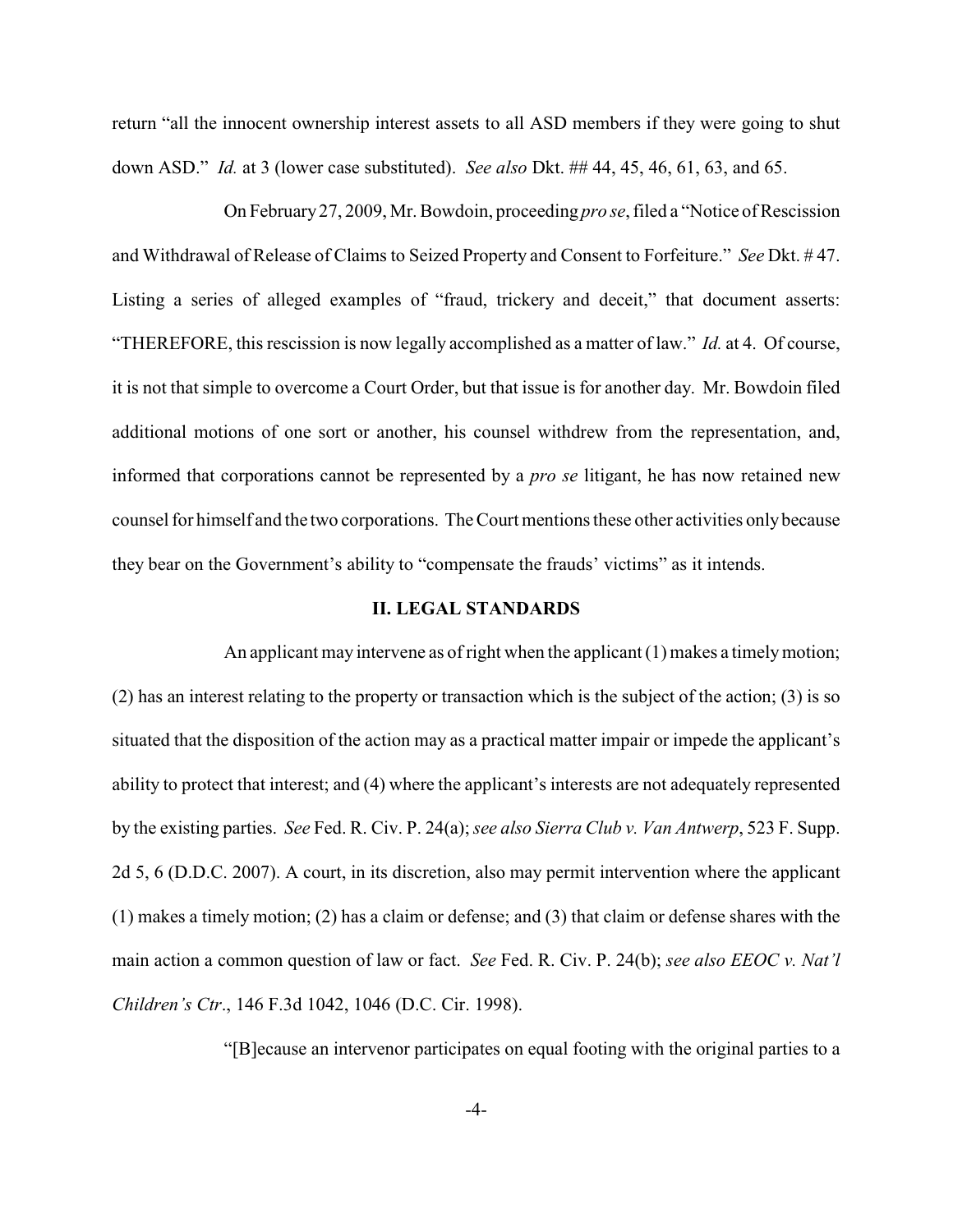suit, a movant for leave to intervene under Rule  $24(a)(2)$  must satisfy the same Article III standing requirements as original parties." *Building & Constr. Trades Dep't v. Reich*, 40 F.3d 1275, 1282 (D.C. Cir. 1994). It is less clear that standing is required for permissive intervention under Rule 24(b). *In re Vitamins Antitrust Class Actions*, 215 F.3d 26, 31 (D.C. Cir. 2000). Where standing is required, a plaintiff must establish: "(1) it has suffered an 'injury in fact' that is (a) concrete and particularized and (b) actual or imminent, not conjectural or hypothetical; (2) the injury is fairly traceable to the challenged action of the defendant; and (3) it is likely, as opposed to merely speculative, that the injury will be redressed by a favorable decision." *Friends of the Earth, Inc. v. Laidlaw Envtl. Servs.*, 528 U.S. 167, 180-81 (2000) (citing *Lujan v. Defenders of Wildlife*, 504 U.S. 555, 560-61 (1992)).

### **III. ANALYSIS**

 "Civil forfeiture actions are brought against property, not people. The owner of the property may intervene to protect his interest." *United States v. All Funds in Accounts (Banco Espanol de Credito)*, 295 F.3d 23, 25 (D.C. Cir. 2002). "Because civil forfeiture is an *in rem* proceeding, the property subject to forfeiture is the defendant. Thus defenses against the forfeiture can be brought only by third parties, who must intervene." *United States v. One-Sixth Share of James J. Bulger in [Lottery Proceeds]*, 326 F.3d 36, 40 (1st Cir. 2003). These Motions represent an effort to accomplish such intervention.

Congress has required a would-be intervener to establish, by filing a timely verified claim to some or all of the defendant property, that the claimant has an interest in some portion of, or all of, the particular defendant property. *See* Supp. R. Adm. or Mar. Cl. & Asset Forfeiture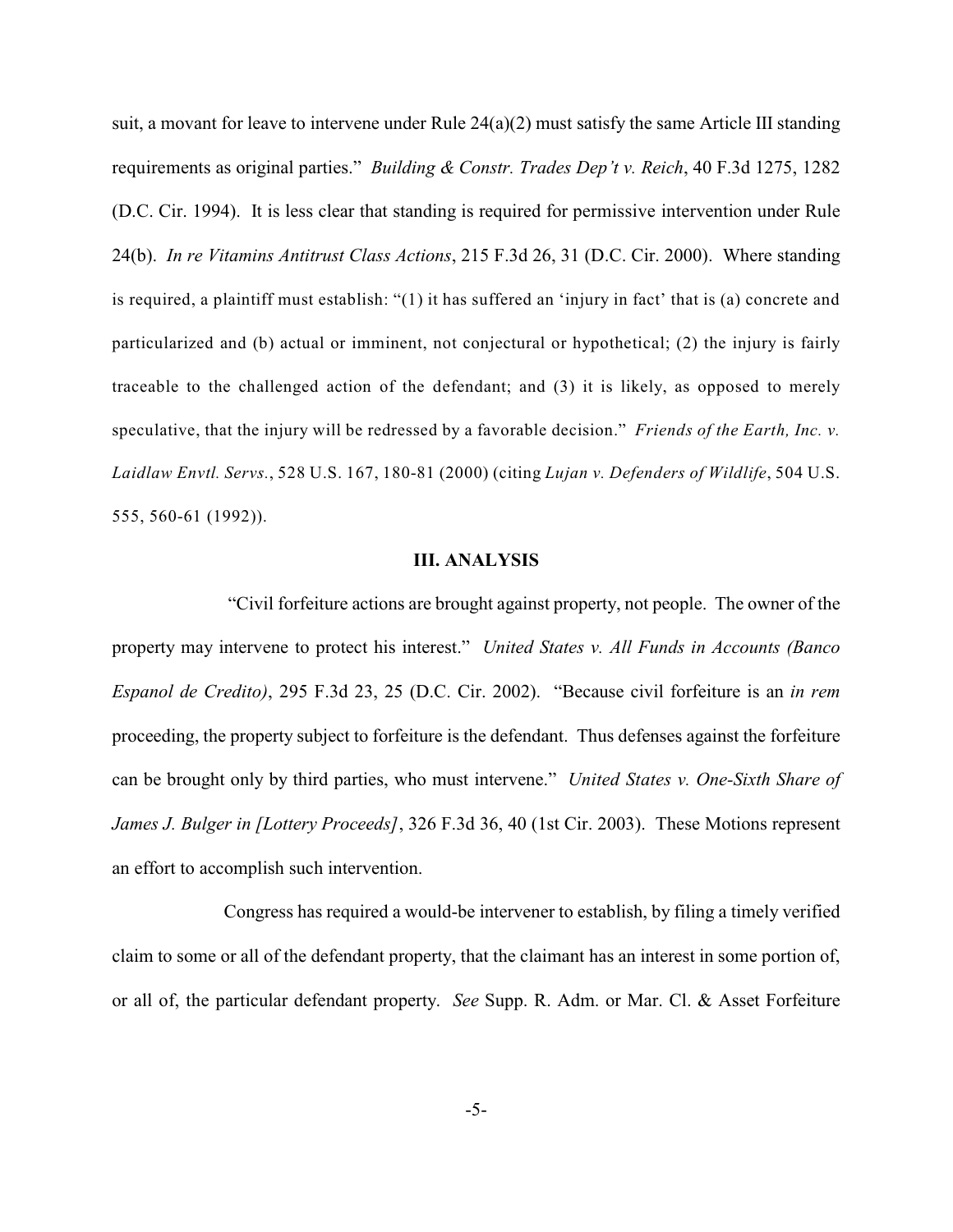Actions  $G(5)^1$ ; 18 U.S.C. § 983(a)(4)(A). Compliance with these requirements gives rise to "statutory standing." *See United States v. Property Identified as \$88,260.00 in United States Currency*, 925 F. Supp. 838, 841 (D.D.C. 1996) ("A verified claim in a forefeiture action *in rem* must be filed by the claimant in order for the claimant to acquire 'statutory standing.'"); *United States v. One 1990 Mercedes Benz 300CE*, 926 F. Supp. 1, 3 (D.D.C. 1996).

It is not clear from the pleadings whether the individuals filing the Motions made timely claims against the defendant monies. Moreover, claimants have failed to demonstrate that they have a cognizable interest in the monies to be forfeited. Fraud victims who voluntarily transfer their property to their wrongdoers do not retain a legal interest in their property; instead, such victims acquire a debt against their wrongdoers. *See United States v. Agnello*, 344 F. Supp. 2d 360, 372 (E.D.N.Y. 2003) (finding that standing in a civilforfeiture action requires a showing of an ownership interest in the forfeited property, not merely a right to payment); *United States v. \$3,000 in Cash*, 906 F. Supp. 1061, 1065 (E.D. Va. 1995) (claimant/victim could trace his money to seized bank account but title to the money passed to perpetrator, making claimant an unsecured creditor without standing).<sup>2</sup> The generalized legal interest movants may have in the assets of ASD does not equate to the necessary particularized interest in any specific asset of ASD required for standing. *See* 18

 $<sup>1</sup>$  "A person who asserts an interest in the defendant property may contest the forfeiture by filing a</sup> claim in the court where the action is pending. The claim must: (A) identify the specific property claimed; (B) . . . state the claimant's interest in the property; [and] (C) be signed by the claimant under penalty of perjury[.]"

<sup>&</sup>lt;sup>2</sup> The same standing rule has been applied in ancillary proceedings in criminal forfeiture cases. *United States v. BCCI Holdings (Luxembourg) S.A. (Final Order of Forfeiture and Disbursement)*, 69 F. Supp. 2d 26, 59 (D.D.C. 1999) (person who voluntarily transferred his property to defendant is no longer owner of that property; his ability to trace his property to defendant's assets is irrelevant; therefore, victims who transferred their property to defendant were merely unsecured creditors, not owners of forfeited property).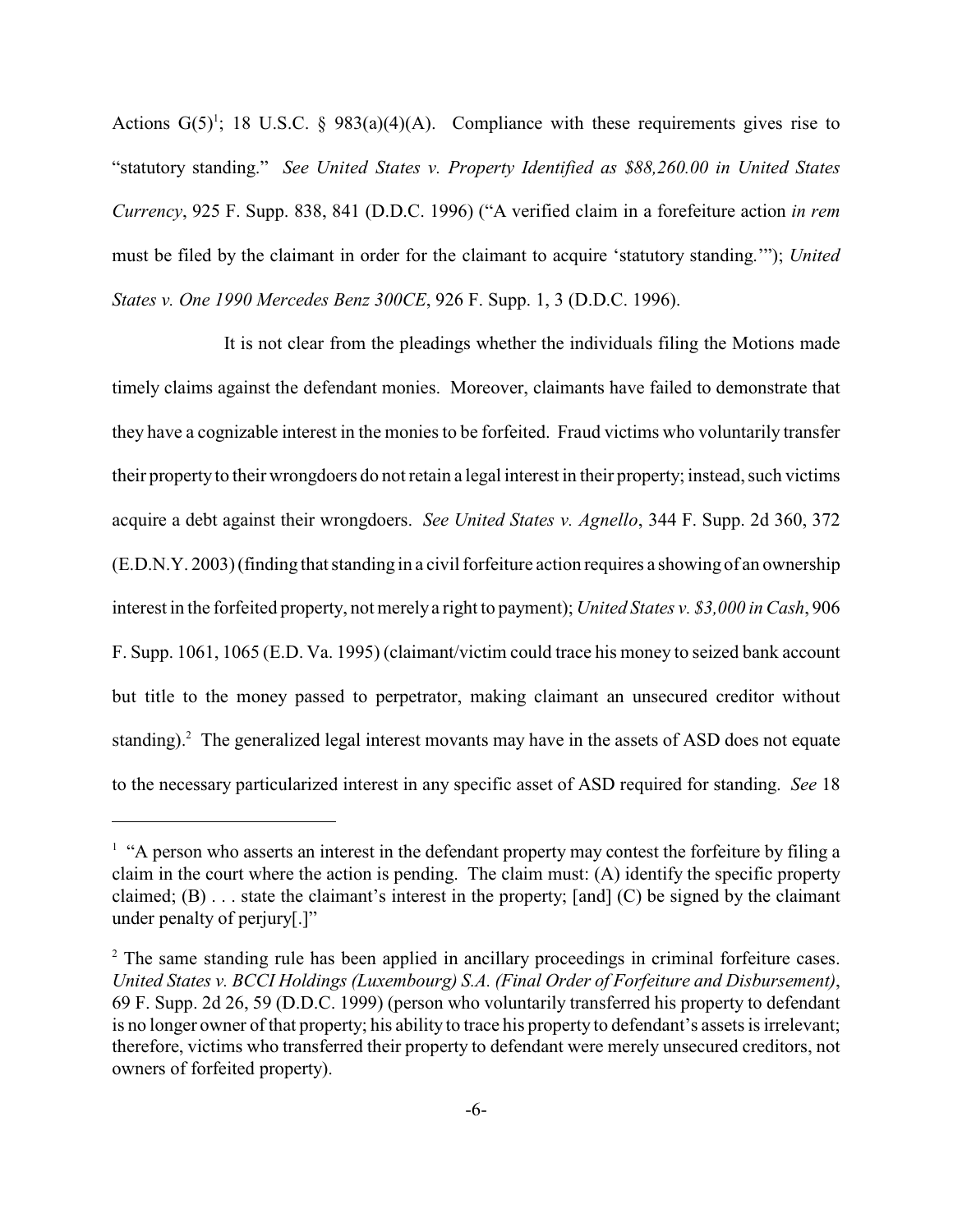U.S.C. § 983(d)(6)(B)(I) ("the term 'owner' does not include (i) a person with only a general unsecured interest in, or claim against, the property or estate of another . . . ."). To the extent they have not satisfied these basic requirements — that is, timeliness and a showing of interest in the defendant property — movants lack statutory standing to submit any claim here.

The proposed intervenors also need constitutional standing to proceed; that is, there must be a live case or controversy between the parties. *Friends of the Earth, Inc. v. Laidlaw Envtl. Servs.*, 528 U.S. 167, 180-81 (2000) (citing *Lujan v. Defenders of Wildlife*, 504 U.S. 555, 560-61 (1992)). "The term 'statutory standing' relates to a claimant's ability to show that he has satisfied whatever statutory requirements Congress has imposed for contesting a civil forfeiture action in federal court, while "Article III standing' [or 'constitutional standing'] relates to the claimant's ability to show that he has a sufficient interest in the property to satisfy the case-or-controversy requirement of Article III of the Constitution." Cassella, Stefan D., *Asset Forfeiture in the United States: A Treatise on Forfeiture Law*, § 0-4 at 22-23 (2006). In other words, in a civil forfeiture case, a claimant's constitutional standing "turns upon whether the claimant has a sufficient interest in the property to create a case or controversy." *United States v. Real Property Located at 5208 Los Franciscos Way*, 385 F.3d 1187, 1191 (9th Cir. 2004). A claimant also must demonstrate an injury by establishing either an ownership or lesser possessory interest in the property. *United States v. \$114,031.00 in U.S. Currency*, 284 Fed. Appx. 754, 756 (11th Cir. 2008) (unpublished). Showing a real or imminent injury is essential to establish constitutional standing. *United States v. Cambio Exacto, S.A.*, 66 F.3d 522, 527 (2nd Cir. 1999).

As explained with respect to statutory standing, themovants do not have a cognizable interest in the defendant property. They allege in the Motions that they have an interest in the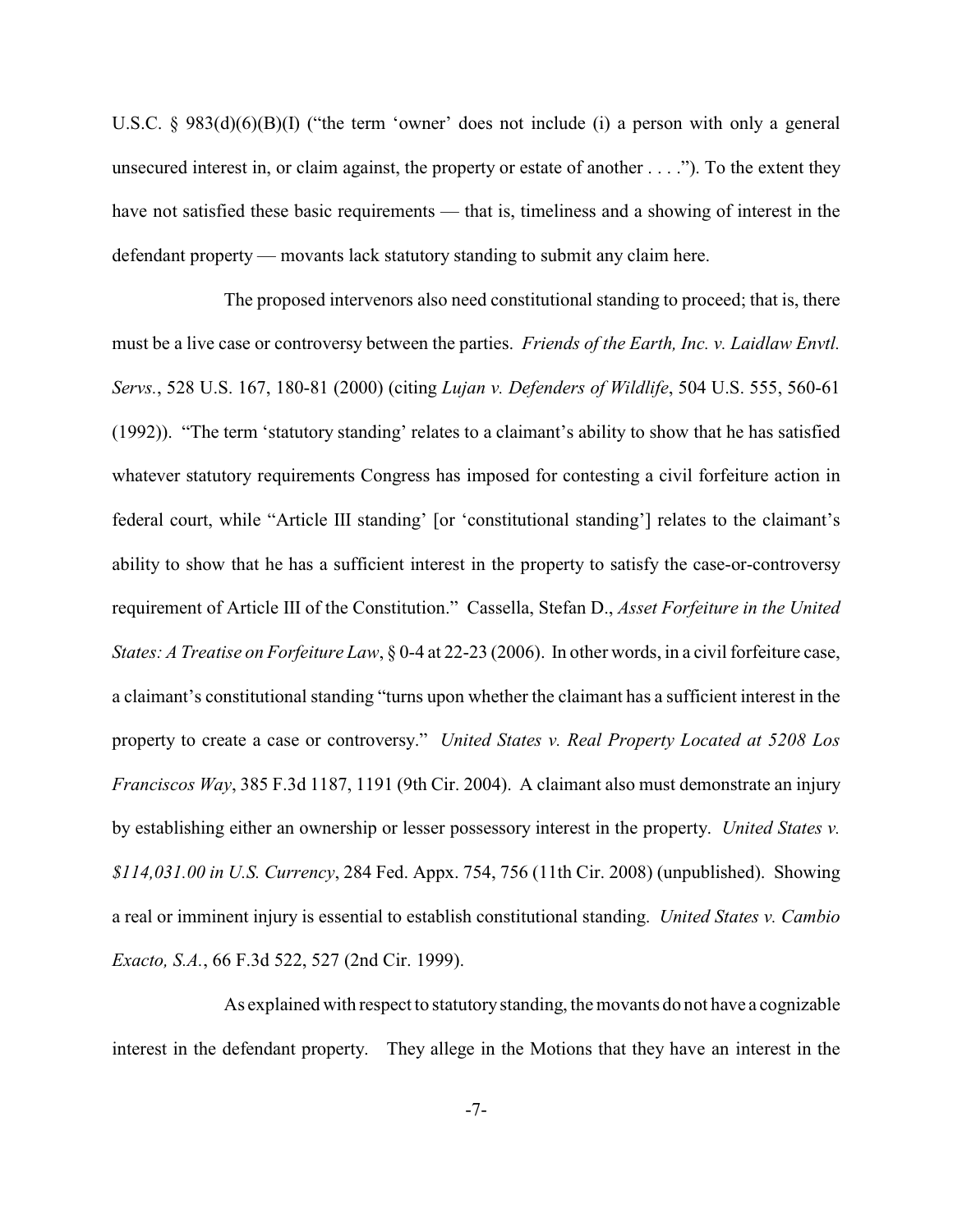property as "innocent owners" under 18 U.S.C. § 983; however, the statute specifically defines an owner as "a person with an ownership interest in the specific property sought to be forfeited, including a leasehold, lien, mortgage, recorded security interest, or valid assignment of an ownership interest; and (B) does not include . . . a person with only a general unsecured interest in, or claim against, the property or estate of another." 18 U.S.C. § 983(d)(6). Thus, movants lack constitutional standing because they have no interest sufficient to create a claim or controversy and, thus, they cannot intervene in this matter as of right. Similarly, they have not demonstrated that they have a claim or defense available to them such that the Court should allow permissive intervention pursuant to Rule 24(b).

Finally, it should be noted that to the extent movants were the victims of fraud, they are not without remedy. Under the Civil Asset Forfeiture Reform Act of 2000 ("CAFRA"), 18 U.S.C. 981 *et seq*., the Government may use the forfeiture laws to recover property for the benefit of crime victims. Specifically, the Attorney General has the authority under 18 U.S.C.  $\S 981(e)(6)$ to restore forfeited property "to any victim of the offense giving rise to the forfeiture." As the Government notes in its brief:

> If persons with civil causes of action against wrongdoers had the right to litigate their claims in forfeiture proceedings, forfeiture cases would become forums for general civil litigation of all manner of claims involving wrongdoers. Forfeiture would cease to be an effective tool of federal law enforcement; federal prosecutors would, in every case, have to weigh the benefits of pursuing assets and seeking their forfeiture against the prospect of being dragged into potentially unlimited civil litigation over torts, contracts, and other theories of liability beyond the ken of federal law enforcement.

Pl.'s Opp'n at 6. The remedies available under CAFRA are designed to prevent this by compensating crime victims without added burdens on the civil litigation system.